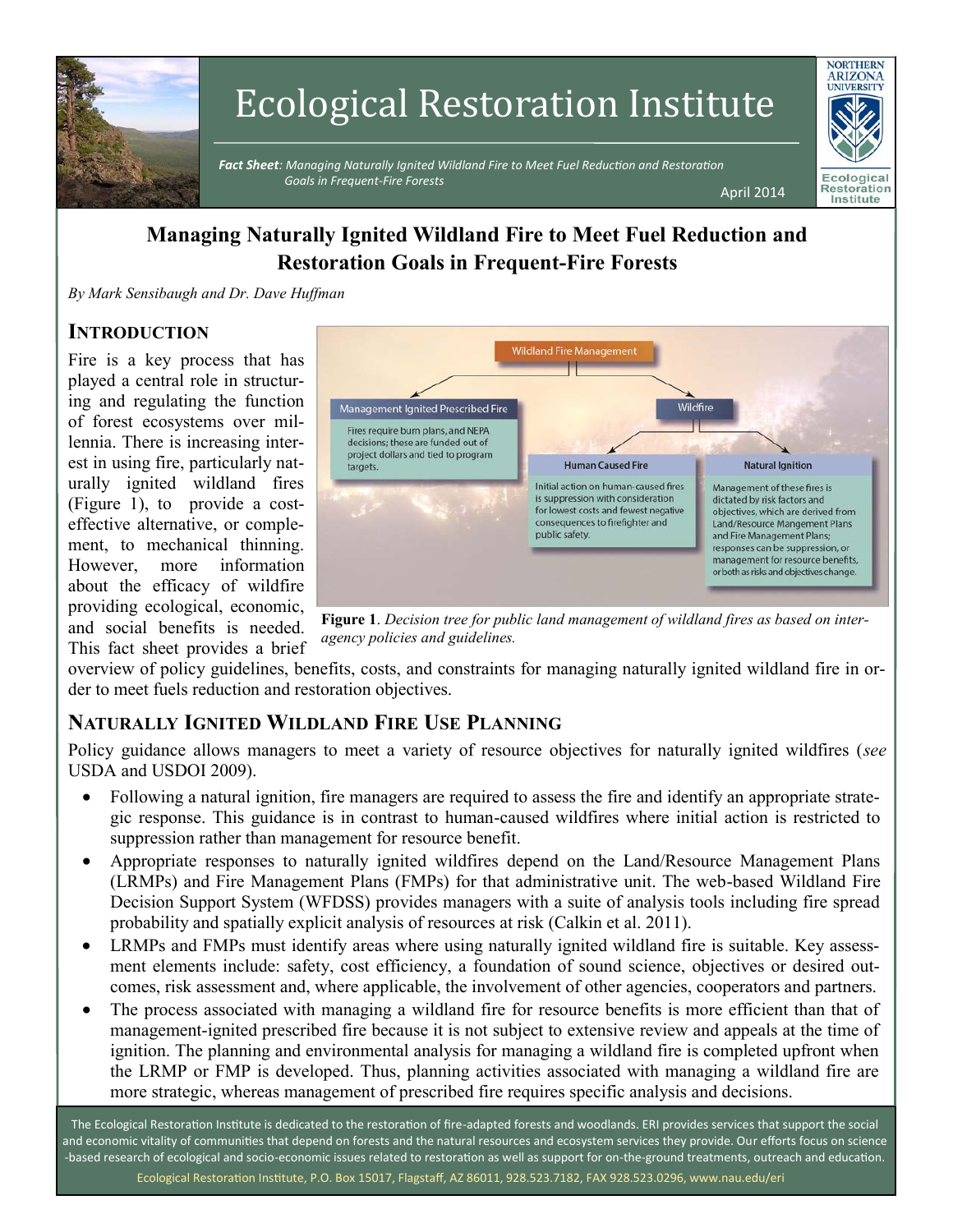- The FMP is not a decision document. It outlines implementation and operational strategies only (i.e., where managed wildfire can occur and what resources need protection).
- Under current guidelines, a wildland fire may be managed to accomplish one or more objectives, and objectives can change as the fire spreads across the landscape. Objectives are affected by changes in fuels, weather, and topography; varying social understanding and tolerance; and involvement with other entities.



*A firefighter monitors fire activity on the Armstrong Fire, Kaibab National Forest, Tusayan Ranger District. The lightning-caused fire was ignited on August 8, 2011 and burned 2,500 acres. The wildfire was managed for the following resource objectives: returning fire to a fireadapted ecosystem, enhancing wildlife habitat, and protecting private property, cultural and range resources.* Photo courtesy of USFS

## **BENEFITS, COSTS AND CONSTRAINTS**

Benefits, costs, and constraints of managing wildland fires for resource benefit generally revolve around ecological efficacy, risk, economics, predictability, and social acceptance. Although new tools are being developed to predict fire effects and risk (*see* Keane and Karau 2010, and Taber et al. 2013), managers rely on expert judgment and are ultimately responsible for outcomes. A desire to strictly minimize risk can lead to a suppression strategy rather than allowing a fire to burn for resource benefit. Uncertainty about actual benefits versus costs also influences management decisions.

#### *Benefits*

Managed wildfires can reduce hazardous fuels and restore more open stand structure in frequent-fire forests that have become dense as a result of decades of fire exclusion (Fulé et al. 2004, Fulé and Laughlin 2007, Hunter et al. 2011, Larson et al. 2013).

- Small patches (<200 acres) of high-severity fire (i.e., where most trees are killed) may contribute to landscape-scale heterogeneity and emulate historical patterns in some dry forests (Iniguez et al. 2009, Margolis and Balmat 2009).
- Use of natural ignitions is often a more acceptable treatment option than mechanical thinning for remote, roadless, and Wilderness areas (Miller 2003).
- Heterogeneous effects of wildland fire that leave standing dead trees, dead and down logs, and patches of early successional plants may provide important habitat for a range of wildlife species (Halofsky et al. 2011).
- Wildfires managed for resource benefit may represent a low-cost option for meeting fuels reduction and restoration goals in comparison to mechanical methods (North et al. 2012). Although data aren't readily available in published literature, costs may be assumed to be similar to prescribed fire, if suppression efforts are minimal. In addition, a decision to allow a wildfire to burn under acceptable fuels, weather, and topographic conditions may save overall costs compared to implementing a suppression strategy, when looking at suppressing a subsequent fire in the same area with more adverse burning conditions.

## *Costs/Constraints*

- Predicting where and when a wildfire will occur, and whether its effects will be beneficial or detrimental to ecosystems or other values is imprecise.
- Variability in fire effects on stand structure may create coarse-grain landscape patterns that do not closely resemble pre-fire exclusion spatial characteristics of many frequent-fire forests (Sánchez Meador et al. 2011, Larson and Churchill 2012, Reynolds et al. 2013).
- Low-intensity fires that consume surface fuels and raise crown base heights without affecting stand structure may reduce potential for crown fire while doing little to restore ecosystem health.
- High costs and resource allocation needed to suppress escaped fires are likely to negate any anticipated economic benefits. In fact, suppression costs are likely to be higher than if mechanical treatments had been done to reduce fuel loading and fire behavior (North et al. 2012).